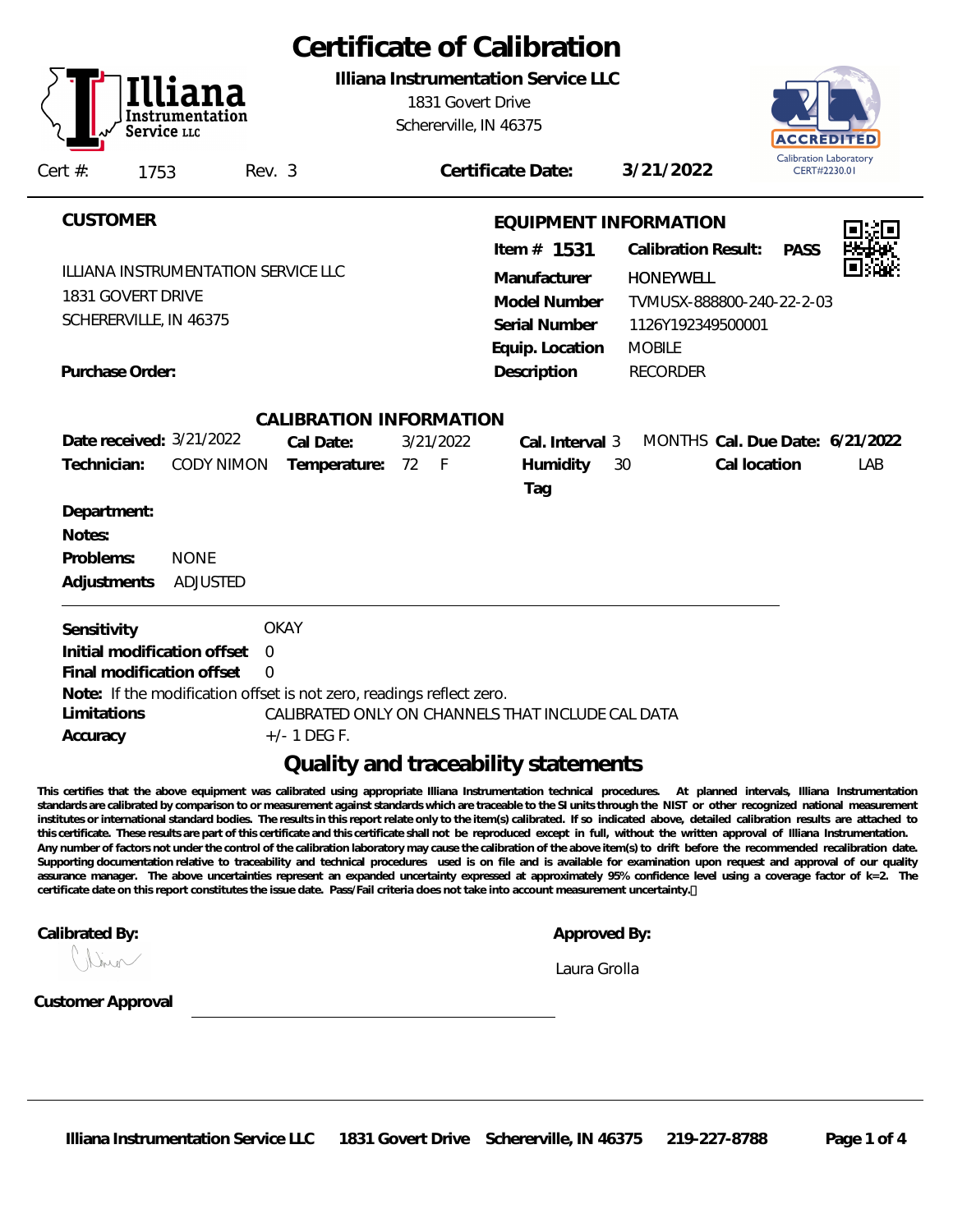

## **Illiana Instrumentation Service LLC** 1831 Govert Drive Schererville, IN 46375



Cert #: 1753 Rev. 3 **Certificate Date: 3/21/2022 Calibration Data** Values found OOT and adjusted are indicated by "A" and items left OOT are indicated by "F" **Group Description Nominal Lower Tol. Upper Tol. As Found As Left Units Uncert. OOT** CH 1 0.0 °F 1.2 CH 1 280 279 281 279.9 280.0 °F 1.2 CH 1 760 759 761 759.9 760.0 °F 1.2 CH 1 1240 1239 1241 1240.0 1240.0 °F 1.2 CH 1 1720 1719 1721 1719.9 1720.0 °F 1.2 CH 1 2200 2199 2201 2199.9 2200.0 °F 1.2 CH 2 0 -1 1 0.7 1.0 °F 1.2 CH 2 280 279 281 280.6 280.0 °F 1.2 CH 2 760 759 761 760.9 760.0 °F 1.2 CH 2 1240 1239 1241 1240.6 1240.0 °F 1.2 CH 2 1720 1719 1721 1720.8 1720.0 °F 1.2 CH 2 2200 2199 2201 2201.0 2200.0 °F 1.2 CH 3 0 0 -1 1 0.5 0.0 °F 1.2 CH 3 280 279 281 280.8 280.0 °F 1.2 CH 3 760 759 761 760.7 760.0 °F 1.2 CH 3 1240 1239 1241 1240.6 1240.0 °F 1.2 CH 3 1720 1719 1721 1720.7 1720.0 °F 1.2 CH 3 2200 2199 2201 2200.8 2200.0 °F 1.2 CH 4 0 -1 1 0.6 0.0 °F 1.2 CH 4 280 279 281 280.7 280.0 °F 1.2 CH 4 760 759 761 761.0 760.0 °F 1.2 CH 4 1240 1239 1241 1240.9 1240.0 °F 1.2 CH 4 1720 1719 1721 1720.9 1720.0 °F 1.2 CH 4 2200 2199 2201 2200.9 2200.0 °F 1.2 CH 5 0 0 -1 1 0.3 0.0 °F 1.2 CH 5 280 279 281 280.3 280.0 °F 1.2 CH 5 760 759 761 760.4 760.0 °F 1.2 CH 5 1240 1239 1241 1240.3 1240.0 °F 1.2 CH 5 1720 1719 1721 1720.4 1720.0 °F 1.2 CH 5 2200 2199 2201 2200.5 2200.0 °F 1.2 CH 6 0 -1 1 0.2 0.0 °F 1.2 CH 6 280 279 281 280.3 280.0 °F 1.2 CH 6 760 759 761 760.3 760.0 °F 1.2 CH 6 1240 1239 1241 1240.1 1240.0 °F 1.2

**Illiana Instrumentation Service LLC 1831 Govert Drive Schererville, IN 46375 219-227-8788 Page 2 of 4**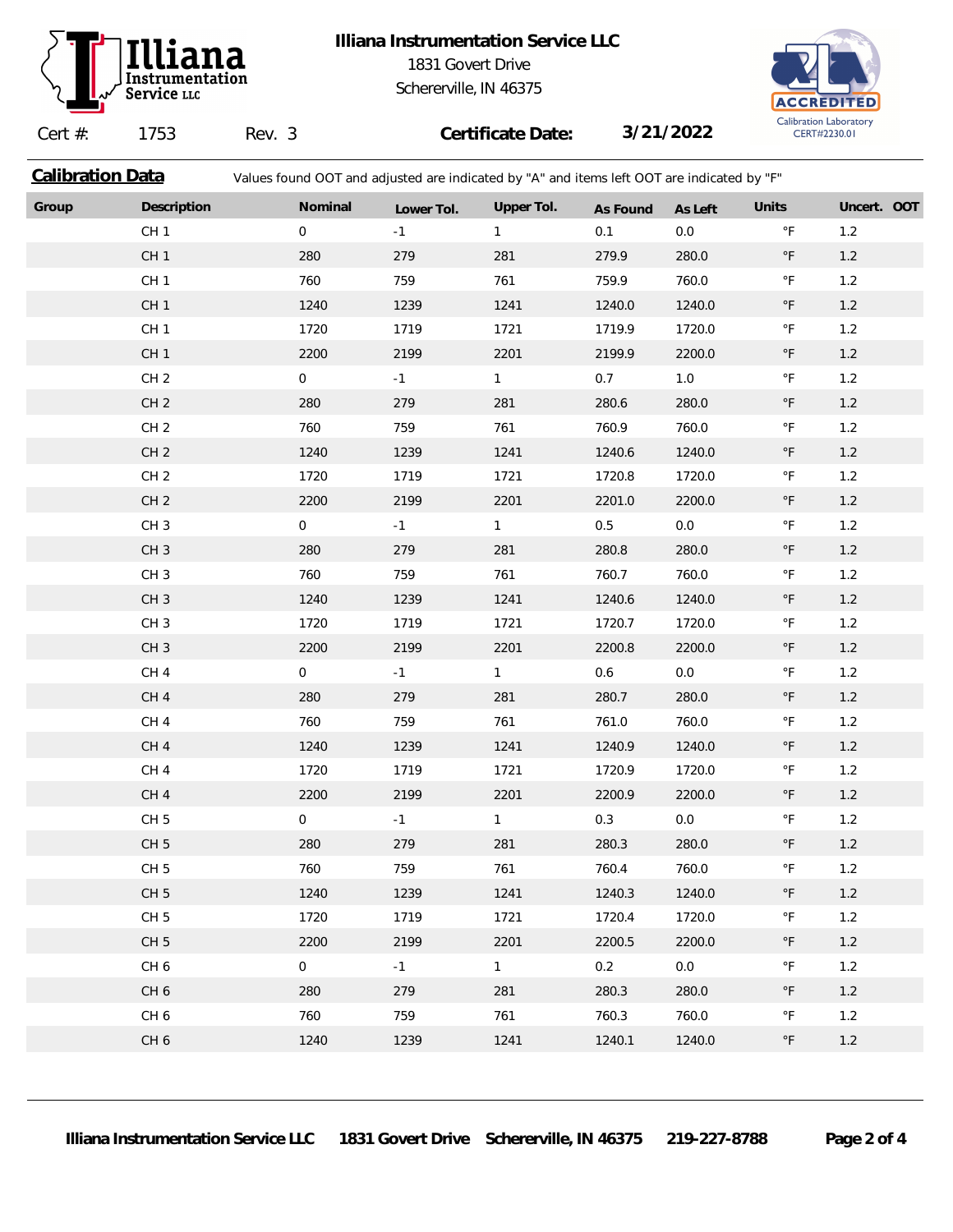

## **Illiana Instrumentation Service LLC** 1831 Govert Drive Schererville, IN 46375



| Cert $#$ : | 1753            | Rev. 3         |            | Certificate Date: |          | 3/21/2022 |                       | Callbration Laboratory<br>CERT#2230.01 |  |
|------------|-----------------|----------------|------------|-------------------|----------|-----------|-----------------------|----------------------------------------|--|
| Group      | Description     | Nominal        | Lower Tol. | Upper Tol.        | As Found | As Left   | Units                 | Uncert. OOT                            |  |
|            | CH <sub>6</sub> | 1720           | 1719       | 1721              | 1720.0   | 1720.0    | $^\circ \mathsf{F}$   | 1.2                                    |  |
|            | CH <sub>6</sub> | 2200           | 2199       | 2201              | 2200.2   | 2200.0    | $^\circ \mathsf{F}$   | $1.2$                                  |  |
|            | CH <sub>7</sub> | $\overline{0}$ | $-1$       | 1                 | $-0.2$   | $0.0\,$   | $^\circ \mathsf{F}$   | 1.2                                    |  |
|            | CH <sub>7</sub> | 280            | 279        | 281               | 279.7    | 280.0     | $^\circ \mathsf{F}$   | $1.2$                                  |  |
|            | CH <sub>7</sub> | 760            | 759        | 761               | 759.8    | 760.0     | $^\circ\mathsf{F}$    | $1.2$                                  |  |
|            | CH <sub>7</sub> | 1240           | 1239       | 1241              | 1239.9   | 1240.0    | $\circ$ F             | $1.2$                                  |  |
|            | CH <sub>7</sub> | 1720           | 1719       | 1721              | 1720.2   | 1720.0    | $^\circ \mathsf{F}$   | $1.2$                                  |  |
|            | CH <sub>7</sub> | 2200           | 2199       | 2201              | 2199.9   | 2200.0    | $^\circ \mathsf{F}$   | $1.2$                                  |  |
|            | CH <sub>8</sub> | $\overline{0}$ | $-1$       | $\mathbf{1}$      | $-0.4$   | $0.0\,$   | $^\circ\mathsf{F}$    | 1.2                                    |  |
|            | CH <sub>8</sub> | 280            | 279        | 281               | 279.7    | 280.0     | $^\circ \mathsf{F}$   | $1.2$                                  |  |
|            | CH <sub>8</sub> | 760            | 759        | 761               | 759.6    | 760.0     | $^\circ \mathsf{F}$   | 1.2                                    |  |
|            | CH <sub>8</sub> | 1240           | 1239       | 1241              | 1239.8   | 1240.0    | $^\circ \mathsf{F}$   | $1.2$                                  |  |
|            | CH <sub>8</sub> | 1720           | 1719       | 1721              | 1719.9   | 1720.0    | $^{\circ} \mathsf{F}$ | $1.2$                                  |  |
|            | CH <sub>8</sub> | 2200           | 2199       | 2201              | 2199.8   | 2200.0    | $^\circ \mathsf{F}$   | $1.2$                                  |  |
|            | CH <sub>9</sub> | $\overline{0}$ | $-1$       | 1                 | $-0.9$   | $0.0\,$   | $^\circ\mathsf{F}$    | $1.2$                                  |  |
|            | CH <sub>9</sub> | 280            | 279        | 281               | 279.3    | 280.0     | $^\circ \mathsf{F}$   | $1.2$                                  |  |
|            | CH <sub>9</sub> | 760            | 759        | 761               | 759.4    | 760.0     | $^{\circ} \mathsf{F}$ | 1.2                                    |  |
|            | CH <sub>9</sub> | 1240           | 1239       | 1241              | 1239.1   | 1240.0    | $^\circ \mathsf{F}$   | $1.2$                                  |  |
|            | CH <sub>9</sub> | 1720           | 1719       | 1721              | 1719.2   | 1720.0    | $^\circ \mathsf{F}$   | 1.2                                    |  |
|            | CH <sub>9</sub> | 2200           | 2199       | 2201              | 2199.1   | 2200.0    | $^\circ \mathsf{F}$   | $1.2$                                  |  |
|            | CH 10           | $\overline{0}$ | $-1$       | $\mathbf{1}$      | $-0.8$   | $0.0\,$   | $^\circ\mathsf{F}$    | 1.2                                    |  |
|            | CH 10           | 280            | 279        | 281               | 279.3    | 280.0     | $^\circ \mathsf{F}$   | $1.2$                                  |  |
|            | CH 10           | 760            | 759        | 761               | 759.4    | 760.0     | $^\circ\mathsf{F}$    | $1.2$                                  |  |
|            | CH 10           | 1240           | 1239       | 1241              | 1239.2   | 1240.0    | $^\circ \mathsf{F}$   | $1.2$                                  |  |
|            | CH 10           | 1720           | 1719       | 1721              | 1719.3   | 1720.0    | $^\circ \mathsf{F}$   | $1.2$                                  |  |
|            | <b>CH 10</b>    | 2200           | 2199       | 2201              | 2199.3   | 2200.0    | $^\circ \mathsf{F}$   | $1.2$                                  |  |
|            | <b>CH 11</b>    | $\mathbf 0$    | $-1$       | $\mathbf{1}$      | $-0.1$   | 0.0       | $^\circ \mathsf{F}$   | 1.2                                    |  |
|            | <b>CH 11</b>    | 280            | 279        | 281               | 279.8    | 280.0     | $^\circ \mathsf{F}$   | $1.2$                                  |  |
|            | CH 11           | 760            | 759        | 761               | 759.6    | 760.0     | $^\circ\mathsf{F}$    | 1.2                                    |  |
|            | <b>CH 11</b>    | 1240           | 1239       | 1241              | 1239.6   | 1240.0    | $^{\circ} \mathsf{F}$ | $1.2$                                  |  |
|            | CH 11           | 1720           | 1719       | 1721              | 1719.7   | 1720.0    | $^\circ \mathsf{F}$   | 1.2                                    |  |
|            | <b>CH 11</b>    | 2200           | 2199       | 2201              | 2199.6   | 2200.0    | $\circ$ F             | 1.2                                    |  |
|            | CH 12           | $\overline{0}$ | $-1$       | 1                 | 0.4      | 0.0       | $^\circ\mathsf{F}$    | 1.2                                    |  |
|            | CH 12           | 280            | 279        | 281               | 280.3    | 280.0     | $^\circ \mathsf{F}$   | $1.2$                                  |  |
|            | CH 12           | 760            | 759        | 761               | 760.3    | 760.0     | $\degree$ F           | 1.2                                    |  |
|            | CH 12           | 1240           | 1239       | 1241              | 1240.3   | 1240.0    | $^{\circ} \mathsf{F}$ | $1.2$                                  |  |
|            |                 |                |            |                   |          |           |                       |                                        |  |

**Illiana Instrumentation Service LLC 1831 Govert Drive Schererville, IN 46375 219-227-8788 Page 3 of 4**